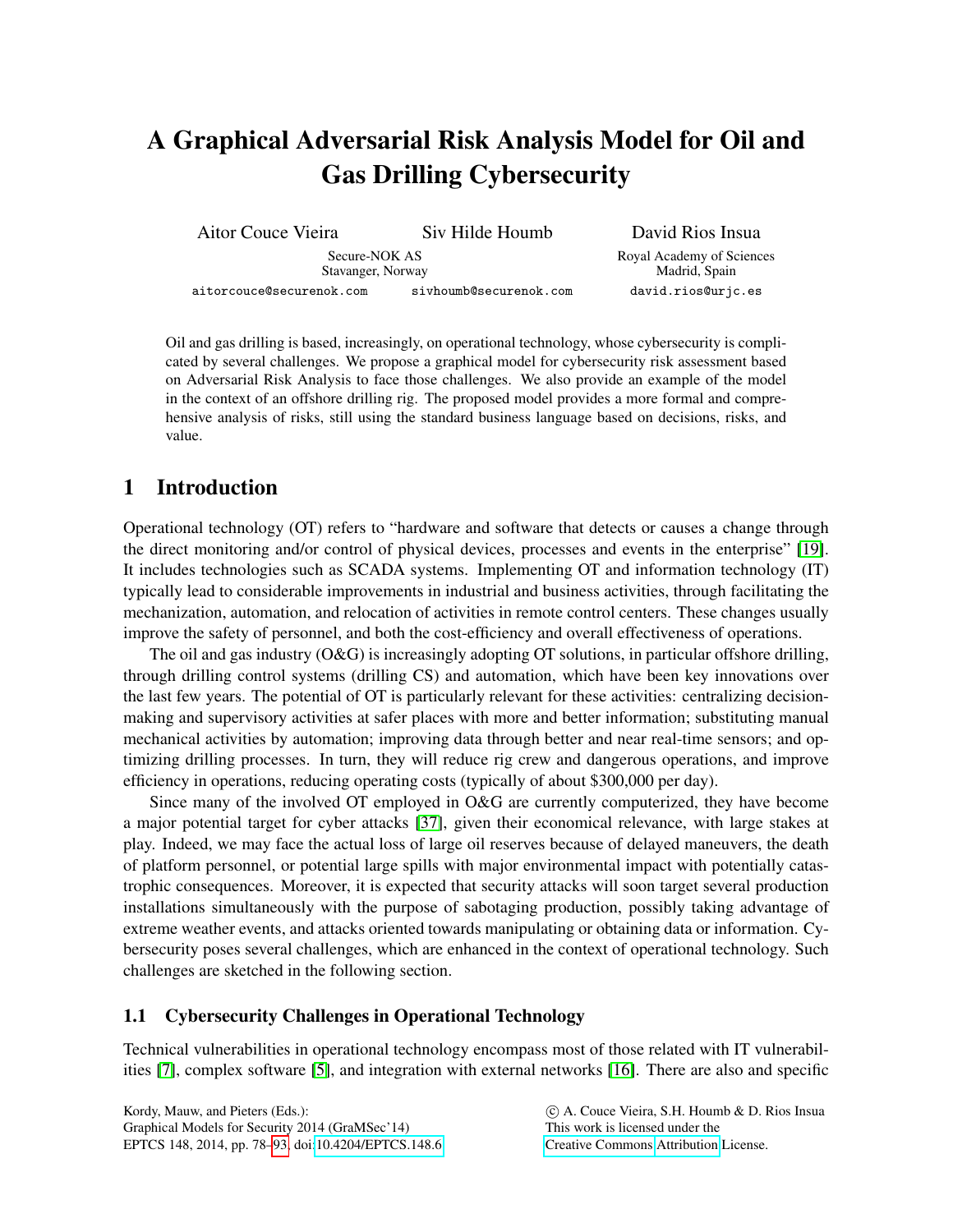OT vulnerabilities [\[41,](#page-13-1) [6\]](#page-11-3). However, OT has also strengths in comparison with typical IT systems employing simpler network dynamics.

Sound organizational cybersecurity is even more important with OT given the risks that these systems bring in. Uncertainties are considerable in both economical and technical sense [\[2\]](#page-11-4). Therefore better data about intrusion attempts are required for improving cybersecurity [\[31\]](#page-12-1), although gathering them is difficult since organizations are reluctant about disclosing such information [\[38\]](#page-13-2).

More formal approaches to controls and measures are needed to deal with advanced threat agents such as assessing their attack patterns and behavior [\[18\]](#page-12-2) or implementing intelligent sensor and control algorithms [\[9\]](#page-11-5). An additional problem is that metrics used by technical cybersecurity to evaluate risks usually tell little to those evaluating or making-decisions at the organizational cybersecurity level. Understanding the consequences of a cyber attack to an OT system is difficult. They could lead to production losses or the inability to control a plant, multimillion financial losses, and even impact stock prices [\[7\]](#page-11-0). One of the key problems for understanding such consequences is that OT systems are also cyber-physical systems (CPS) encompassing both computational and complex physical elements [\[39\]](#page-13-3).

Risk management is also difficult in this context [\[30\]](#page-12-3). Even risk standards differ on how to interpret risk: some of them assess the probabilities of risk, others focus on the vulnerability component [\[18\]](#page-12-2). Standards also tend to present oversimplifications that might alter the optimal decision or a proper understanding of the problem, such as the well-known shortcomings of the widely employed risk matrices [\[11\]](#page-11-6).

Cyber attacks are the continuation of physical attacks by digital means. They are less risky, cheaper, easier to replicate and coordinate, unconstrained by distance [\[8\]](#page-11-7), and they could be oriented towards causing high impact consequences [\[5\]](#page-11-1). It is also difficult to measure data related with attacks such as their rate and severity, or the cost of recovery [\[2\]](#page-11-4). Examples include Stuxnet [\[6\]](#page-11-3), Shamoon [\[6\]](#page-11-3), and others [\[9\]](#page-11-5). Non targeted attacks could be a problem also.

Several kinds of highly skilled menaces of different nature (e.g., military, hacktivists, criminal organizations, insiders or even malware agents) can be found in the cyber environment [\[5\]](#page-11-1), all of them motivated and aware of the possibilities offered by OT [\[7\]](#page-11-0). Indeed, the concept Advanced Persistent Threat (APT) has arisen to name some of the threats [\[25\]](#page-12-4). The diversity of menaces could be classified according their attitude, skill and time constraints [\[12\]](#page-11-8), or by their ability to exploit, discover or even create vulnerabilities on the system [\[5\]](#page-11-1). Consequently, a sound way to face them is profiling [\[3\]](#page-11-9) and treating [\[23\]](#page-12-5) them as adversarial actors.

#### 1.2 Related Work Addressing the Complexities of Cybersecurity Challenges

Several approaches have been proposed to model attackers and attacks, including stochastic modelling [\[29,](#page-12-6) [35\]](#page-12-7), attack graph models [\[21\]](#page-12-8) and attack trees [\[27\]](#page-12-9), models of directed and intelligent attacks [\[38\]](#page-13-2); models based on the kill chain attack phases [\[18\]](#page-12-2), models of APT attack phases [\[25\]](#page-12-4), or even frameworks incorporating some aspects of intentionality or a more comprehensive approach to risk such as CORAS [\[26\]](#page-12-10) or ADVISE [\[10\]](#page-11-10).

Game theory has provided insights concerning the behavior of several types of attackers – such as cyber criminal APTs – and how to deal with them. The concept of incentives can unify a large variety of agent intents, whereas the concept of utility can integrate incentives and costs in such a way that the agent objectives can be modeled in practice [\[24\]](#page-12-11). Important insights from game theory are that the defender with lowest protection level tends to be a target for rational attackers [\[20\]](#page-12-12), that defenders tend to underinvest in cybersecurity [\[1\]](#page-11-11), and that the attacker's target selection is costly and hard, and thus it needs to be carefully carried on [\[14\]](#page-11-12). In addition to such general findings, some game-theoretic models exist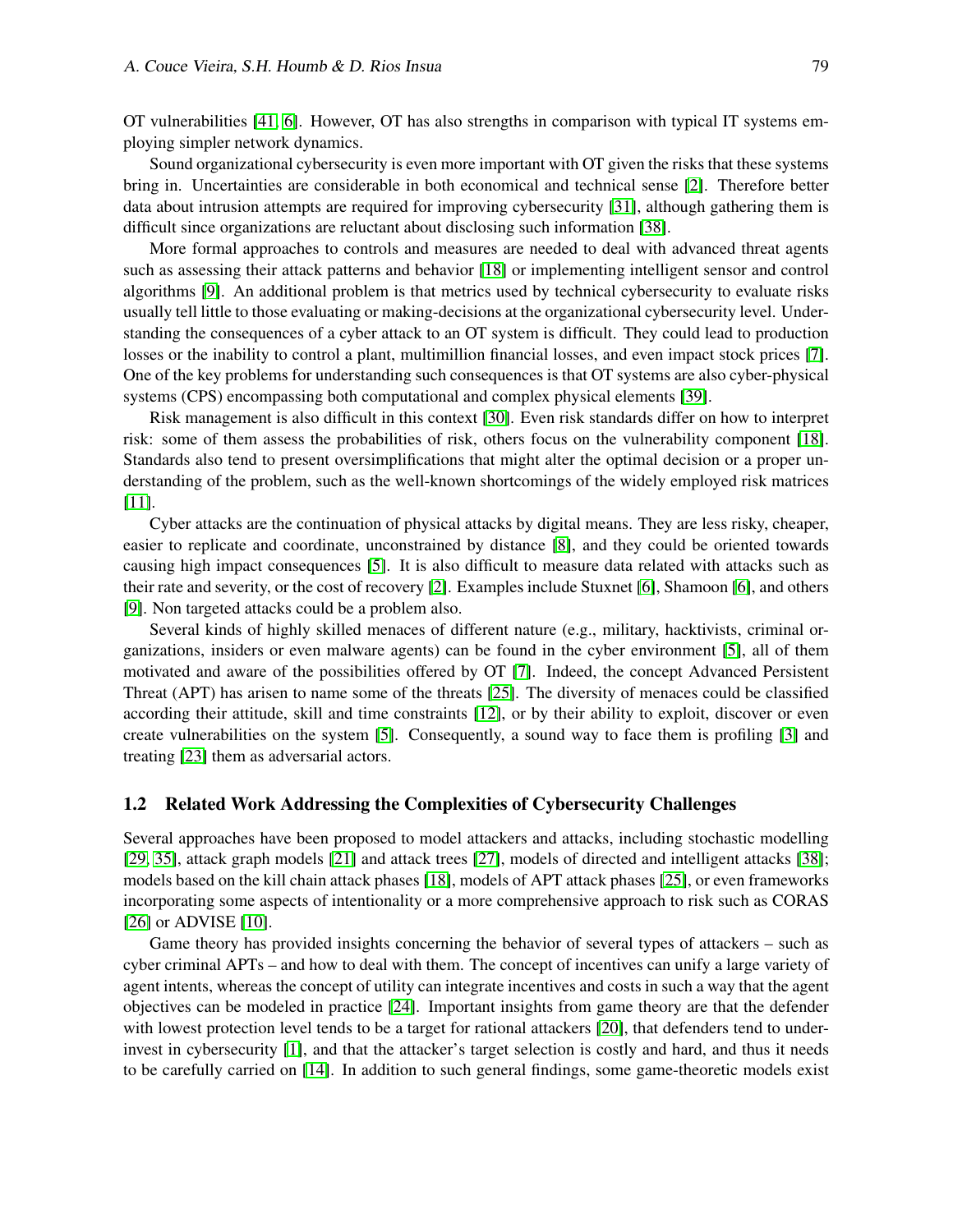for cybersecurity or are applicable to it, modelling static and dynamic games in all information contexts [\[34\]](#page-12-13). However, game-theoretic models have their limitations [\[17,](#page-11-13) [34\]](#page-12-13) such as limited data, the difficulty to identify the end goal of the attacker, the existence of a dynamic and continuous context, and that they are not scalable to the complexity of real cybersecurity problems in consideration. Moreover, from the conceptual point of view, they require common knowledge assumptions that are not tenable in this type of applications.

Additionally, several Bayesian models have been proposed for cybersecurity risk management such as a model for network security risk analysis [\[40\]](#page-13-4); a model representing nodes as events and arcs as successful attacks [\[12\]](#page-11-8); a dynamic Bayesian model for continuously measuring network security [\[15\]](#page-11-14); a model for Security Risk Management incorporating attacker capabilities and behavior [\[13\]](#page-11-15): or models for intrusion detection systems (IDS) [\[4\]](#page-11-16). However, these models require forecasting attack behavior which is hard to come by.

Adversarial Risk Analysis (ARA) [\[33\]](#page-12-14) combine ideas from Risk Analysis, Decision Analysis, Game-Theory, and Bayesian Networks to help characterizing the motivations and decisions of the attackers. ARA is emerging as a main methodological development in this area [\[28\]](#page-12-15), providing a powerful framework to model risk analysis situations with adversaries ready to increase our threats. Applications in physical security may be seen in [\[36\]](#page-12-16).

#### 1.3 Our Proposal

The challenges that face OT, cybersecurity and the O&G sector create a need of a practical, yet rigorous approach, to deal with them. Work related with such challenges provides interesting insights and tools for specific issues. However, more formal but understandable tools are needed to deal with such problems from a general point of view, without oversimplifying the complexity underlying the problem. We propose a model for cybersecurity risk decisions based on ARA, taking into account the attacker behavior. Additionally, an application of the model in drilling cybersecurity is presented, tailored to decision problems that may arise in offshore rigs employing drilling CS.

# 2 Model

#### 2.1 Introduction to Adversarial Risk Analysis

ARA aims at providing one-sided prescriptive support to one of the intervening agents, the Defender (she), based on a subjective expected utility model, treating the decisions of the Attacker (he) as uncertainties. In order to predict the Attacker's actions, the Defender models her decision problem and tries to assess her probabilities and utilities but also those of the Attacker, assuming that the adversary is an expected utility maximizer. Since she typically has uncertainty about those, she models it through random probabilities and uncertainties. She propagates such uncertainty to obtain the Attacker's optimal random attack, which she then uses to find her optimal defense.

ARA enriches risk analysis in several ways. While traditional approaches provide information about risk to decision-making, ARA integrates decision-making within risk analysis. ARA assess intentionality thoroughly, enabling the anticipation and even the manipulation of the Attacker decisions. ARA incorporates stronger statistical and mathematical tools to risk analysis that permit a more formal approach of other elements involved in the risk analysis. It improves utility treatment and evaluation. Finally, an ARA graphical model improves the understandability of complex cases, through visualizing the causal relations between nodes.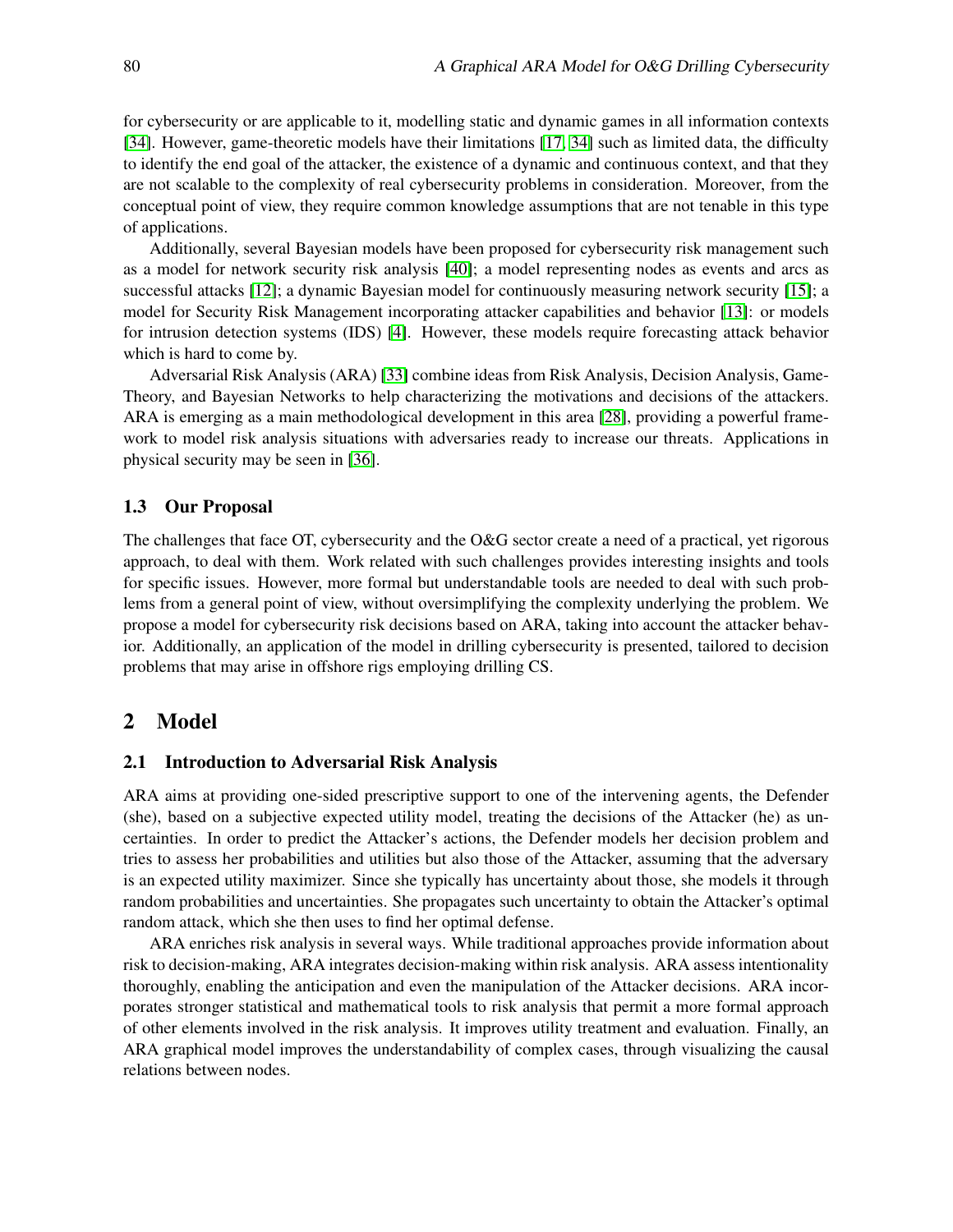The main structuring and graphical tool for decision problems are Multi-Agent Influence Diagrams (MAID), a generalization of Bayesian networks. ARA is a decision methodology derived from Influence Diagrams, and it could be structured with the following basic elements:

- *Decisions or Actions*. Set of alternatives which can be implemented by the decision makers. They represent what one can do. They are characterized as decision nodes (rectangles).
- *Uncertain States*. Set of uncontrollable scenarios. They represent what could happen. They are characterized as uncertainty nodes (ovals).
- *Utility and Value*. Set of preferences over the consequences. They represent how the previous elements would affect the agents. They are characterized as value nodes (rhombi).
- *Agents*. Set of people involved in the decision problem: decision makers, experts and affected people. In this context, there are several agents with opposed interests. They are represented through different colors.

We describe now the basic MAID that may serve as a template for cybersecurity problems in O&G drilling CS, developed using GeNIe [\[22\]](#page-12-17).

#### 2.2 Graphical Model

Our model captures the Defender cybersecurity main decisions prior to an attack perpetrated by an APT, which is strongly "business-oriented". Such cyber criminal organization behavior suits utilitymaximizing analysis, as it pursues monetary gains. A sabotage could also be performed by this type of agents, and they could be hired to make the dirty job for a foreign power or rival company. We make several assumptions in the Model, to make it more synthetic:

- We assume one Defender. The Attacker's nodes do not represent a specific attacker, but a generalization of potential criminal organizations that represent business-oriented APTs, guided mostly by monetary incentives.
- We assume an atomic attack (the attacker makes one action), with several consequences, as well as several residual consequences once the risk treatment strategy is selected.
- The Defender and Attacker costs are deterministic nodes.
- We avoid detection-related activities or uncertainties to simplify the Model. Thus, the attack is always detected and the Defender is always able to respond to it.
- The scope of the Model is an assessment activity prior to any attack, as a risk assessment exercise to support incident handling planning.
- The agents are expected utility maximizers.
- The Model is discrete.

By adapting the proposed template in Figure 1, we may generalize most of the above assumptions to the cases at hand.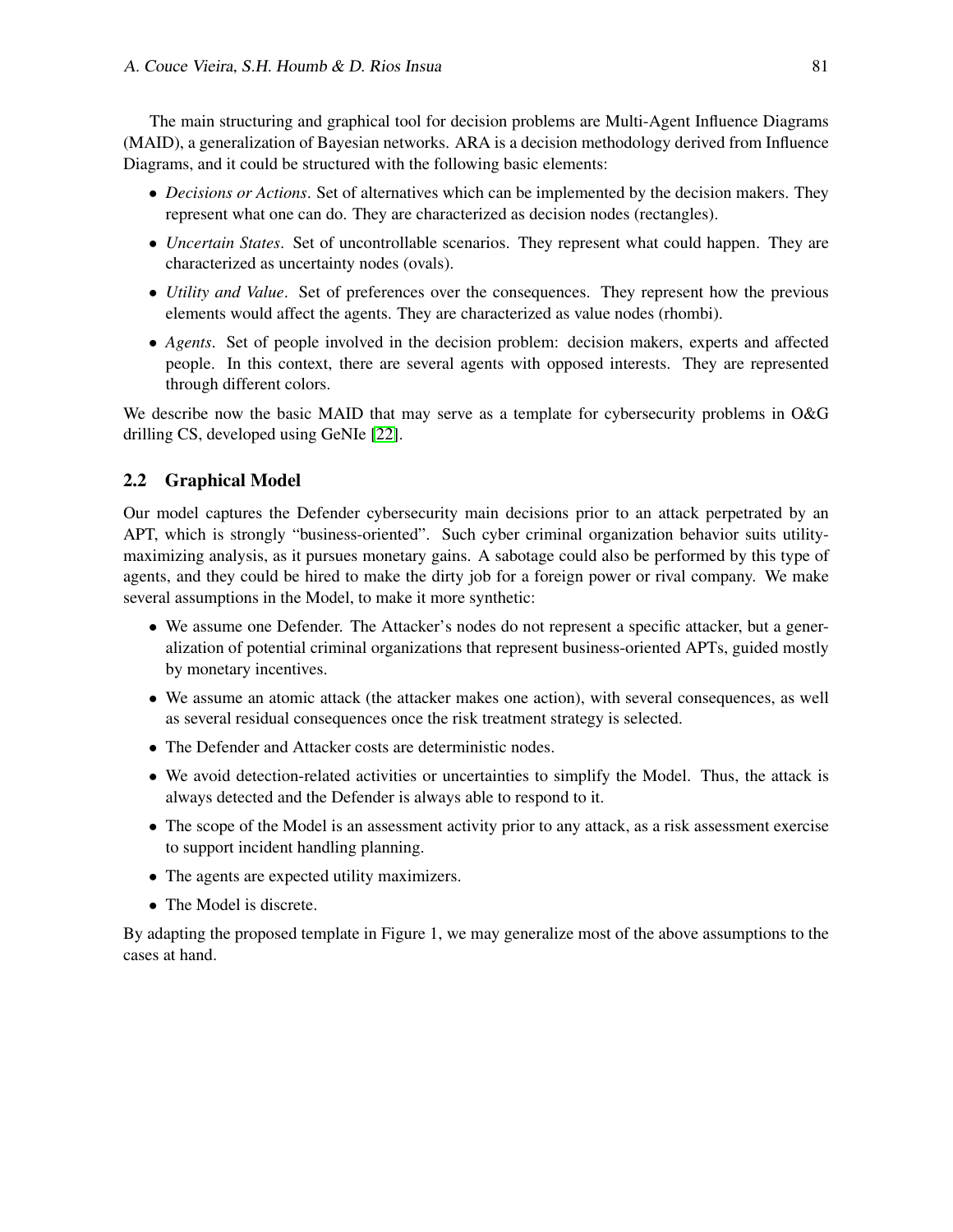

Figure 1. MAID of the ARA Model for O&G drilling cybersecurity.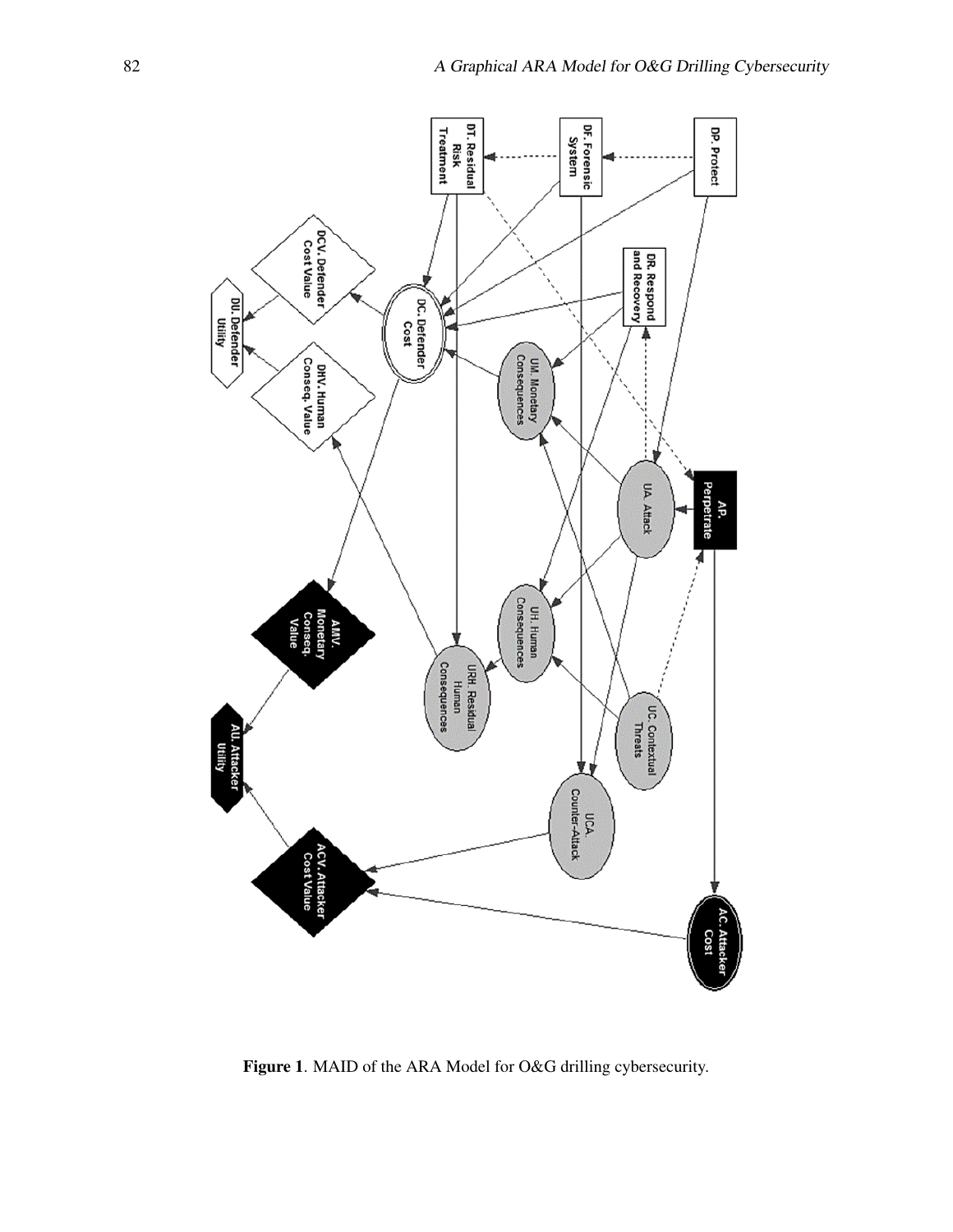#### 2.2.1 Defender Decision and Utility Nodes

The Defender nodes, in white, are:

- *Protect* (*DP*) decision node. The Defender selects among security measures portfolios to increase protection against an Attack, e.g., access control, encryption, secure design, firewalls, or personal training and awareness.
- *Forensic System* (*DF*) decision node. The Defender selects among different security measures portfolios that may harm the Attacker, e.g., forensic activities that enable prosecution of the Attacker.
- *Residual Risk Treatment* (*DT*) decision node. This node models Defender actions after the assessment of other decisions made by the Defender and the Attacker. They are based on the main risk treatment strategies excluding risk mitigation, as they are carried on through the Protect and the Respond and Recovery nodes: avoiding, sharing, or accepting risk. This node must be preceded by the Protect defender decision node, and it must precede the Attack uncertainty node (the residual risk assessment is made in advance).
- *Respond and Recovery* (*DR*) decision node. The Defender selects between different response and recovery actions after the materialization of the attack, trying to mitigate the attack consequences. This will depend on the attack uncertainty node.
- *Defender Cost* (*DC*) deterministic node. The costs of the decisions made by the Defender are deterministic, as well as the monetary consequences of the attack (the uncertainty about such consequences is solved in the Monetary Consequences node). In a more sophisticated model, most of the costs could be modeled as uncertain nodes. This node depends on all decision nodes of the Defender and the Monetary Consequences uncertainty node.
- *Value Nodes* (*DCV* and *DHV*). The Defender evaluates the consequences and costs, taking into account her risk attitude. They depend on the particular nodes evaluated at each Value node.
- *Utility Nodes* (*DU*). This node merges the Value nodes of the Defender. It depends on the Defender's Value nodes.

The Decision nodes are adapted to the typical risk management steps, incorporating ways of evaluating managing sound organizational cybersecurity strategy, which takes into account the business implications of security controls, and prepare the evaluation of risk consequences. Related work (Section 1.2) on security costs and investments could incorporate further complexities underlying the above nodes.

#### 2.2.2 Attacker Decision and Utility Nodes

The Attacker nodes, in black, are:

- *Perpetrate* (AP) decision node. The [generic] Attacker decides whether he attacks or not. It could be useful to have a set of options for a same type of attack (e.g., preparing a quick and cheap attack, or a more elaborated one with higher probabilities of success). It should be preceded by the Protect and Residual Risk Treatment decision nodes, and might be preceded by the Contextual Threat node (in case the Attacker observes it).
- *Attacker Cost* (*AC*) deterministic node. Cost of the Attacker decisions. Preceded by the Perpetrate decision node.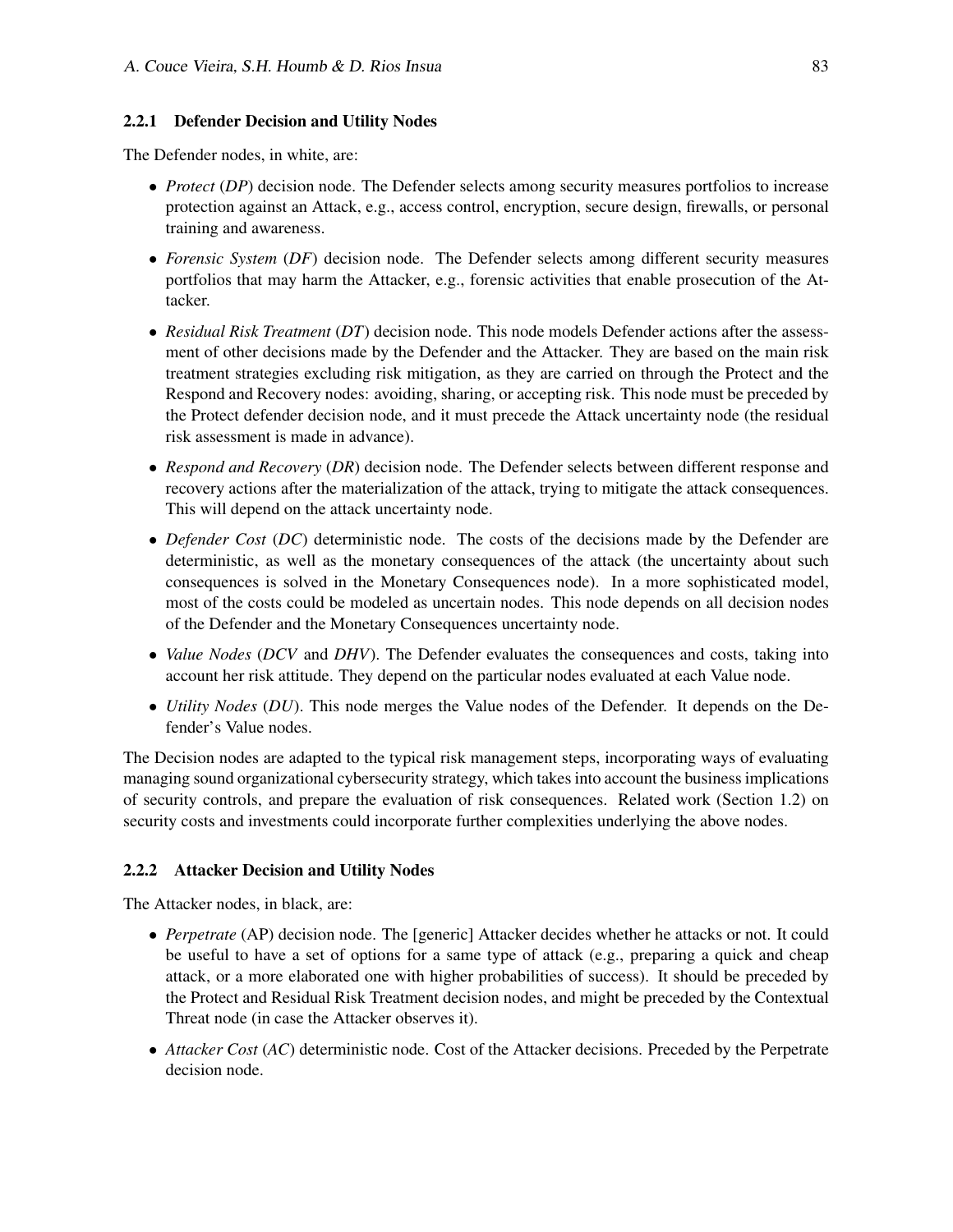- *Value Nodes* (*AMV* and *ACV*). The Attacker evaluates the different consequences and costs, taking into account his risk attitude. They depend on the deterministic or uncertainty nodes evaluated at each Value node.
- *Utility Nodes* (*AU*). It merges the Value nodes of the Attacker to a final set of values. It must depend on the Attacker's Value nodes.

These nodes help in characterizing the Attacker, avoiding the oversimplification of other approaches. Additionally, the Defender has uncertainty about the Attacker probabilities and utilities. This is propagated over their nodes, affecting the Attacker expected utility and optimal alternatives, which are random. Such distribution over optimal alternatives is our forecast for the Attacker's actions.

### 2.2.3 Uncertainty Nodes

The uncertainty nodes in grey are:

- *Contextual Threats* (*UC*) uncertainty node. Those threats (materialized or not) present during the Attack. The Attacker may carry out a selected opportunistic Attack (e.g. hurricanes or a critical moment during drilling).
- *Attack* (*UA*) uncertainty node. It represents the likelihood of the attack event, given its conditioning nodes. It depends on the Perpetrate decision node, and on the Protect decision node.
- *Consequences* (*UM* and *UV*) uncertainty node. It represents the likelihood of different consequence levels that a successful attack may lead to. They depend on the Attack and Contextual Threat uncertainty nodes, and on the Respond and Recovery decision node.
- *Residual Consequences* (*URH*) uncertainty node. It represents the likelihood of different consequence levels after applying residual risk treatment actions. They depend on the Consequence node modelling the same type of impact (e.g., human, environmental, or reputation).
- *Counter-Attack* (*UCA*) uncertainty node. Possibility, enabled by a forensic system, to counterattack and cause harm to the Attacker. Most of the impacts may be monetized. It depends on the Forensic System decision node.

Dealing with the uncertainties and complexities and obtaining a probability distribution for these nodes could be hard. Some of the methodologies and findings proposed in the sections 1.1 and 1.2 are tailored to deal with some of these complexities. Using them, the Model proposed in this paper could lead to limit the uncertainties in cybersecurity elements such as vulnerabilities, controls, consequences, attacks, attacker behavior, and risks. This will enable achieving simplification, through the proposed Model, without limiting the understanding of the complexities involved, and a sounder organizational cybersecurity.

# 3 Example

We present a numerical example of the previous Model tailored to a generic decision problem prototypical of a cybersecurity case that may arise in O&G offshore rig using drilling CS. The model specifies a case in which the driller makes decisions to prevent and respond to a cyber attack perpetrated by a criminal organization with APT capabilities, in the context of offshore drilling and drilling CS. The data employed in this example are just plausible figures helpful to provide an overview of the problems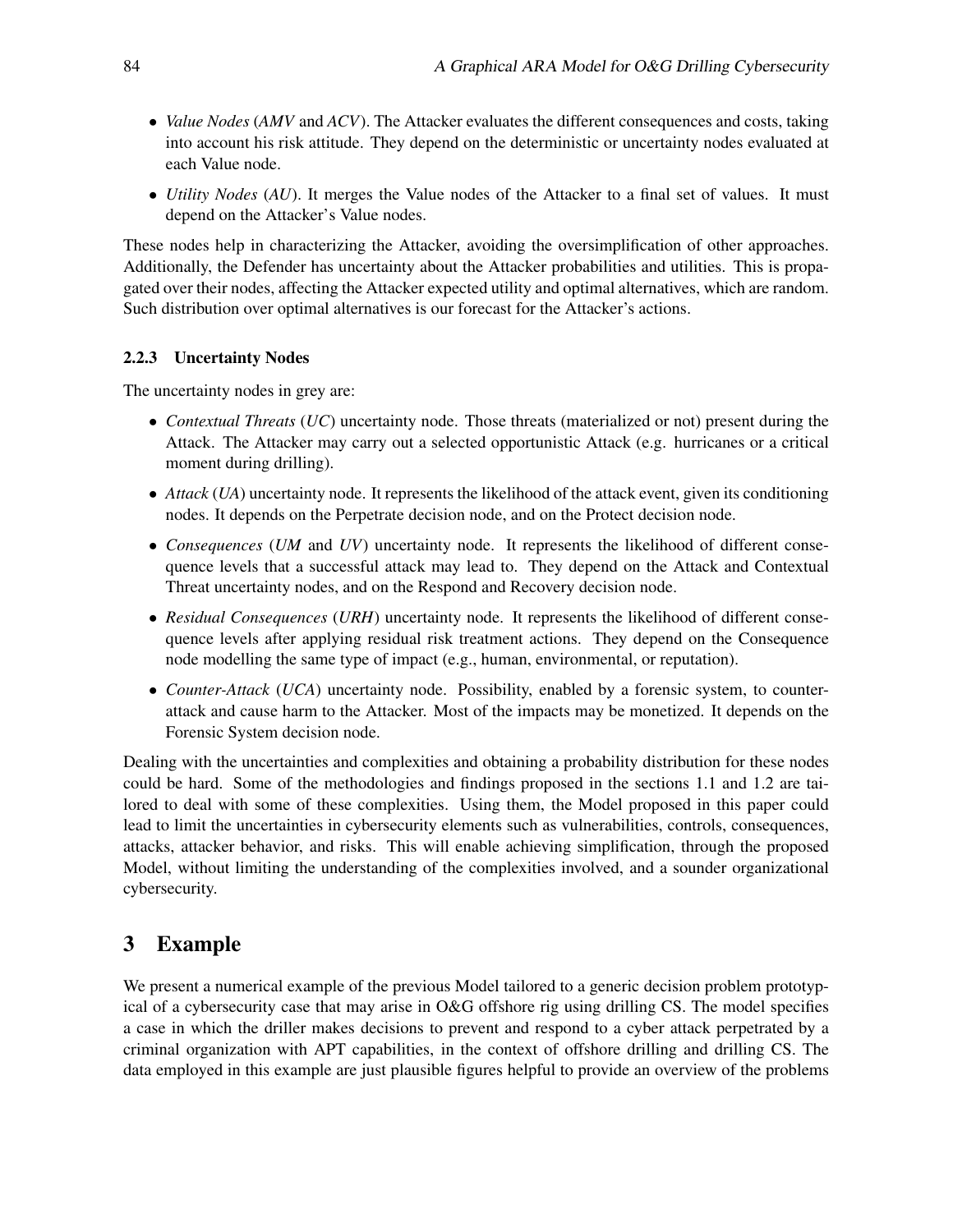that drilling cybersecurity faces. Carrying on the assessment that the Model enables may be helpful for feeding a threat knowledge base, incident management procedures or incident detection systems.

The context is that of an offshore drilling rig, a floating platform with equipment to drill a well through the seafloor, trying to achieve a hydrocarbon reservoir. Drilling operations are dangerous and several incidents may happen in the few months (usually between 2 or 4) that the entire operation may last. As OT, drilling CS may face most of the challenges presented in Section 1.1 (including being connected to Enterprise networks, an entry path for attackers) in the context of high-risk incidents that occur in offshore drilling.

#### 3.1 Agent Decisions

#### 3.1.1 Defender Decisions

The Defender has to make three decisions in advance of the potential attack. In the Protect decision node (DP), the Defender must decide whether she invests in additional protection: if the Defender implements additional protective measures, the system will be less vulnerable to attacks. In the Forensic System decision node (DF), the Defender must decide whether she implements a forensic system or not. Implementing it enables the option of identifying the Attacker and pursuing legal or counter-hacking actions against him. The Residual Risk Treatment decision node (DT) represents additional risk treatment strategies that the Defender is able to implement: avoiding (aborting the entire drilling operation to elude the attack), sharing (buying insurance to cover the monetary losses of the attack), and accepting the risk (inheriting all the consequences of the attack, conditional on to the mitigation decisions of DP, FD, and DR).

Additionally, the Respond and Recovery decision node (DR) represents the Defender's decision between continuing and stopping the drilling operations as a reaction to the attack. Continuing the drilling may lead to worsen the consequences of the attack, whereas stopping the drilling will incur in higher costs due to holding operations. This is a major issue for drilling CS. In general, critical equipment should not be stopped, since core operations or even the safety of the equipment or the crew may be compromised.

#### 3.1.2 Attacker Decisions

For simplicity, in the Perpetrate decision node (AP) the Attacker decides whether he perpetrates the attack or not, although further attack options could be added. In this example, the attack aims at manipulating the devices directly under control of physical systems with the purpose of compromising drilling operations or harming equipment, the well, the reservoir, or even people.

#### 3.2 Threat Outcomes and Uncertainty

#### 3.2.1 Outcomes and Uncertainty during the Incident

The Contextual Threats uncertainty node (UC) represents the existence of riskier conditions in the drilling operations (e.g., bad weather or one of the usual incidents during drilling), which can clearly worsen the consequences of the attack. In this scenario, the Attacker is able to know, to some extent, these contextual threats (e.g., a weather forecast, a previous hacking in the drilling CS that permits the attacker to read what is going on in the rig.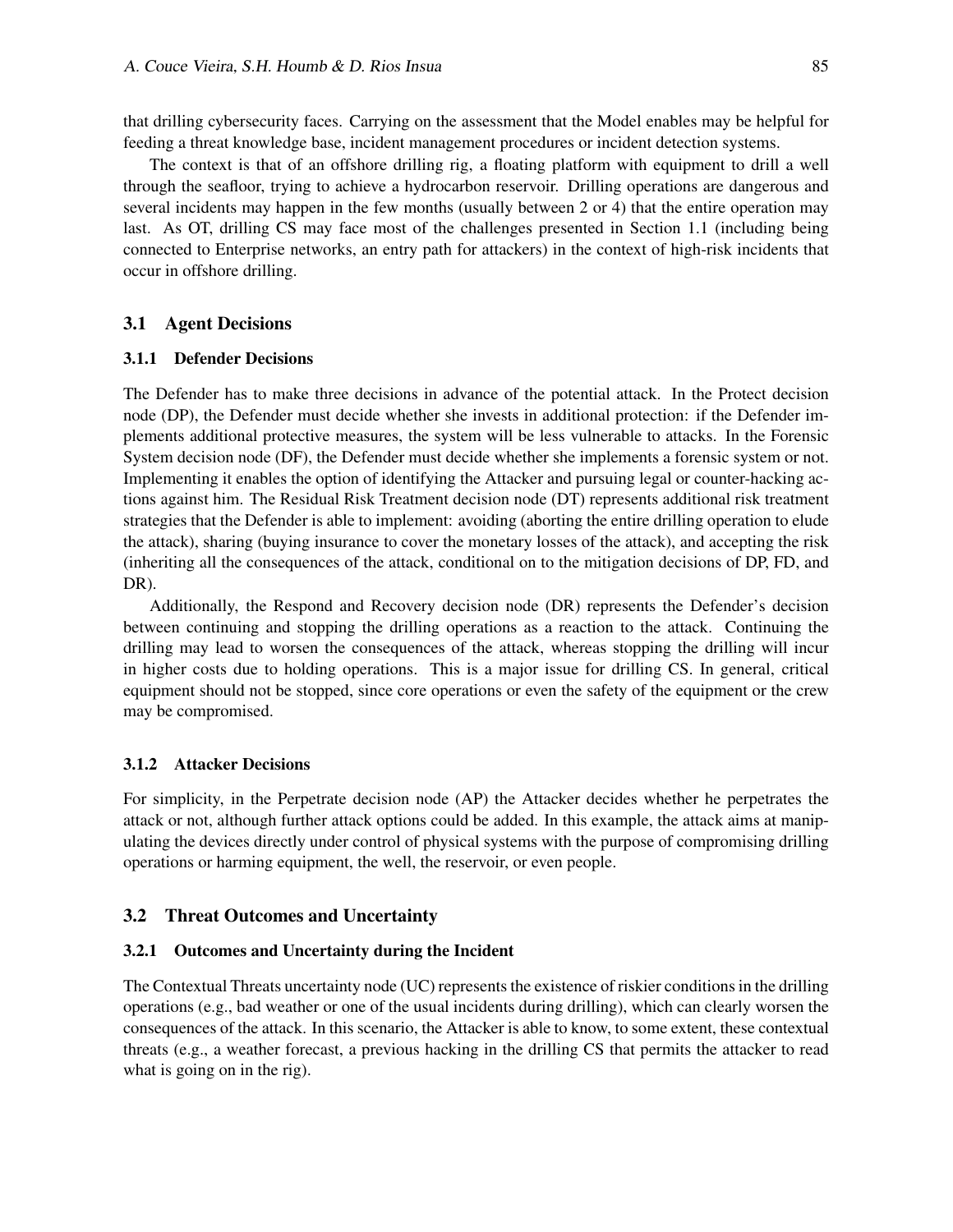The Attack uncertainty node (UA) represents the chances of the Attacker of causing the incident. If the Attacker decides not to execute his action, no attack event will happen. However, in case of perpetration, the chances of a successful attack will be lower if the Defender invests in protective measures (DC node). An additional uncertainty arises in case of materialization of the attack: the possibility to identify and counter-attack the node, represented by the Counter-Attack uncertainty node (UCA).

If the attack happens, the Defender will have to deal with different consequence scenarios. The Monetary (UM) and Human Consequences (UH) nodes represent the chances of different consequences or impact levels that the Defender may face. The monetary consequences refer to all impacts that can be measured as monetary losses, whereas human consequences represent casualties that may occur during an incident or normal operations. However, the Defender has the option to react to the attack by deciding whether she continues or stops the drilling (DR node). If the Defender decides to stop, there will be lower chances of casualties and lower chances of worst monetary consequences (e.g., loss of assets or compensations for injuries or deaths), but she will have to assume the costs of keeping the rig held (one day in our example) to deal with the cyber threat.

#### 3.2.2 Outcomes and Uncertainty in Risk Management Process

The previous uncertainties appear after the Attacker's decision to attack or not. The Defender faces additional relevant uncertainties. She must make a decision between avoiding, sharing, or accepting the risk (DT node). Such decision will determine the final or residual consequences. The final monetary consequences are modeled through the Defender Cost deterministic node (DC node), whose outcome represents the cost of different Defender decisions (nodes DP, DF, DT, and DR). In case of accepting or sharing the risk, the outcome of the DC node will also inherit the monetary consequences of the attack (UM node). Similarly, the outcome of the Residual Human Consequences uncertainty node (URH) is conditioned by the risk treatment decisions (DC node) and, in case of accepting or sharing the risk, it will inherit the human consequences of the attack (UH node). If the Defender decides to avoid the risk, she will assume the cost of avoiding the entire drilling operations and will cause that the crew face a regular death risk rather than the higher death risk of offshore operations. If the Defender shares the risk, she will assume the same casualties as in UH and a fixed insurance payment, but she will avoid paying high monetary consequences. Finally, in case the Defender accepts the risk, she will inherit the consequences from the UM and UH nodes.

The Attacker Cost deterministic node (AC) provides the costs (non-uncertain by assumption) of the decision made by the Attacker. Since he only has two decisions (perpetrate or not), the node has only two outcomes: cost or not. This node could be eliminated, but we keep it to preserve the business semantics within the graphical model.

#### 3.3 Agent Preferences

The Defender aims at maximizing her expected utility, with the utility function being additive, through the Defender Utility node (DU). The Defender key objective is minimizing casualties, but he also considers minimizing his costs (in this example we assume she is risk-neutral). Each objective has its own weight in the utility function.

The objective of the Attacker is to maximize his expected utility, represented by an additive utility function, through the Attacker Utility node (AU). The Attacker key objective is maximizing the monetary consequences for the Defender. We assume that he is risk-averse towards this monetary impact (he prefers ensuring a lower impact than risking the operations trying to get a higher impact). He also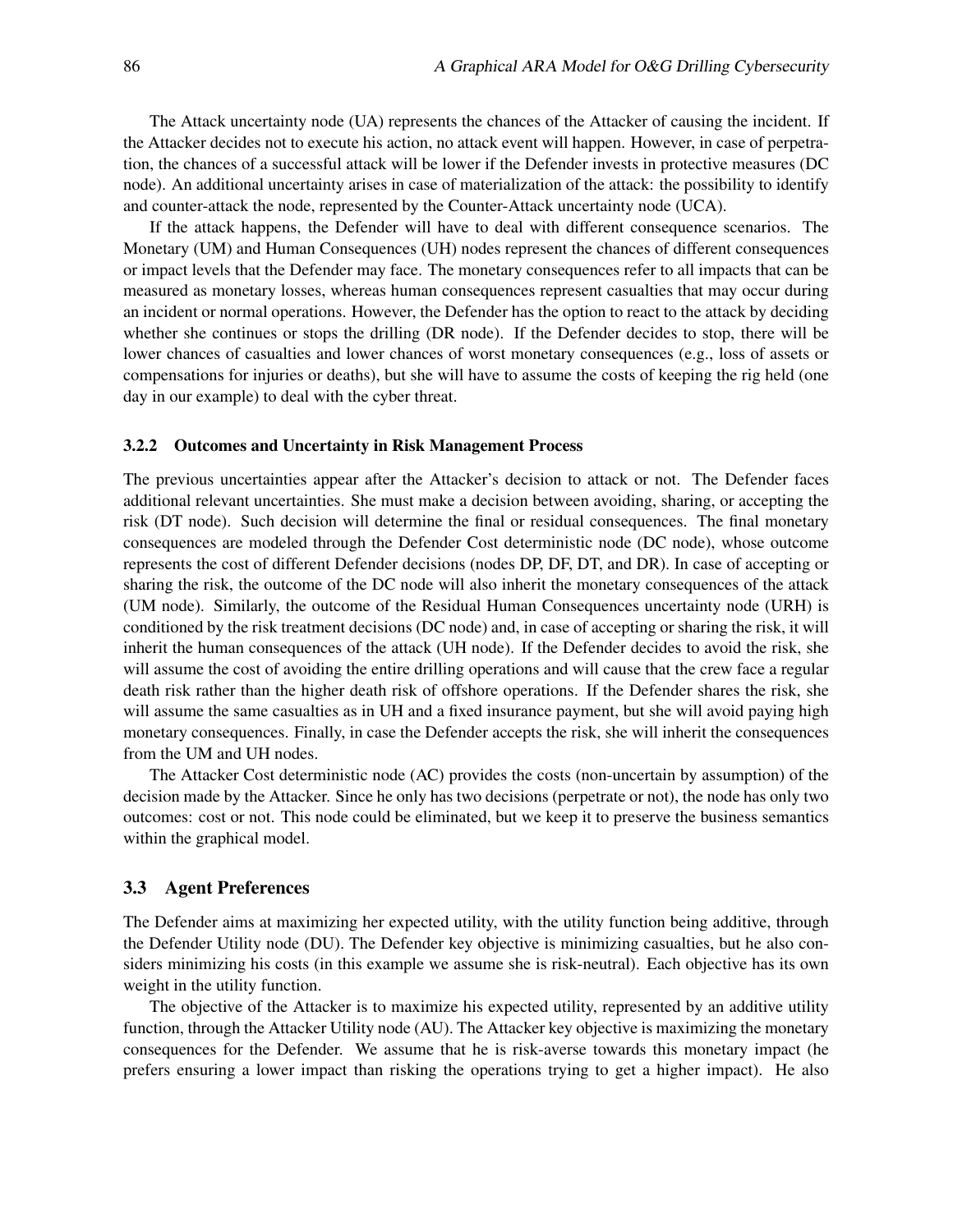considers minimizing his costs (i.e., being identified and perpetrating the attack). Each of these objectives has its own weight in the utility function, and its own value function. The Attacker does not care about eventual victims.

#### 3.4 Uncertainty about the Opponent Decisions

The Attacker is able to know to some extent the protective decisions of the defender (DP node), gathering information while he tries to gain access to the drilling CS. While knowing if the Defender avoided the risk (avoiding all the drilling operations) is easy, knowing if the Defender chose between sharing or accepting the risk is difficult. The most important factor, the decision between continue or stop drilling in case of an attack, could be assessed by observing the industry or company practices. The Defender may be able to assess also how frequent similar attacks are, or how attractive the drilling rig is for this kind of attacker. In ARA, and from the Defender perspective, the AP node would be an uncertainty node whose values should be provided by assessing the probabilities of the different attack actions, through analyzing the decision problem from the Attacker perspective and obtaining his random optimal alternative.

#### 3.5 Example Values

An annex provides the probability tables of the different uncertainty nodes employed to simulate the example in Genie (Tables 1 to 7). It also provides the different parameters employed in the utility and value functions (Tables 8 to 10). Additionally, the "risk-averse" values for AMV are obtained with  $AMV = \sqrt[3]{\frac{DC}{10^7}}$ ; the "risk-neutral" values for DCV are obtained with  $DCV = 1 - \frac{DC}{10^7}$ ; and, the values for DHV are 0 in case of victims and 1 in case of no victims.

#### 3.6 Evaluation of Decisions

Based on the solution of the example, we may say that the Attacker should not perpetrate his action in case he believes the Defender will avoid or share the risk. However, the Attacker may be interested in perpetrating his action in case he believes that the Defender is accepting the risk. Additionally, the less preventive measures the Defender implements (DP and DT nodes), the more motivated the Attacker would be (if he thinks the Defender is sharing the risk). The Attacker's expected utility is listed in Table 11 in the Annex. The Defender will choose in this example not to implement additional protection (DP node) without a forensic system (DF node). If the Defender believes that she is going to be attacked, then she would prefer sharing the risk (DT node) and stop drilling after the incident (DR node). In case she believes that there will be no attack, she should accept the risk and continue drilling. The Defender's expected utilities are listed in Table T12 in Annex.

Thus, the Defender optimal decisions create a situation in which the Attacker is more interested in perpetrating the attack. Therefore, to affect the Attacker's behavior, the Defender should provide the image that her organization is concerned with safety, and especially that it is going to share risks. On the other hand, if the Attacker perceives that the Defender pays no attention to safety or that she is going to accept the risk, he will try to carry on his attack. The ARA solution for the Defender is the following:

1. Assess the problem from the point of view of the Attacker. The DT and DR nodes are uncertainty nodes since that Defender decisions are uncertain for the Attacker. The Defender must model such nodes in the way that she thinks the Attacker models such uncertainties. In general, perpetrating an attack is more attractive in case the Attacker strongly believes that the Defender is going to accept the risk or is going to continue drilling.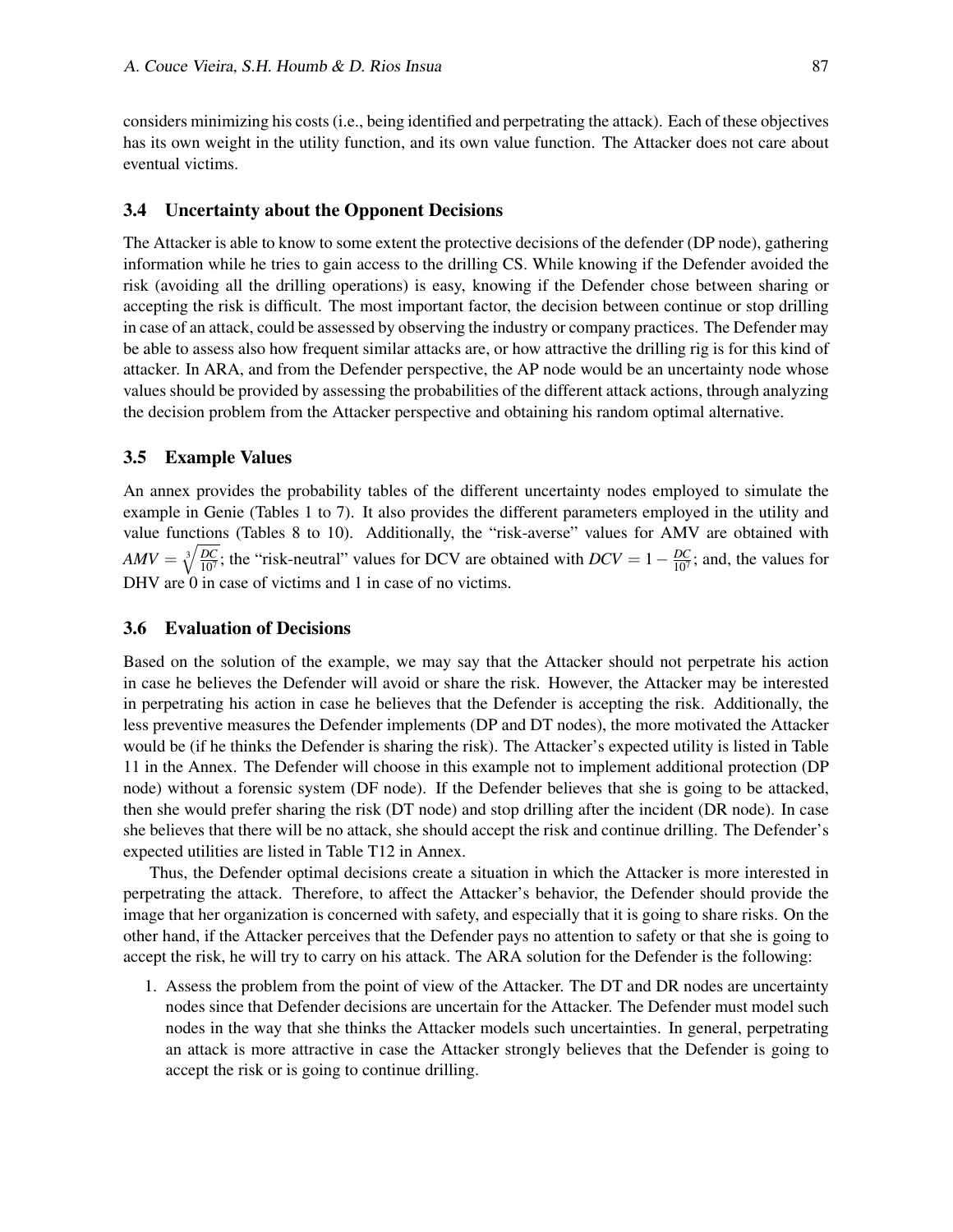2. Once forecasted the Attacker's decision, the Defender should choose between sharing and accepting the risk. Accepting the risk in case of no attack is better than sharing the risk, but accepting the risk in case of attack is worse.

Thus, the key factor for optimizing the decision of the Defender are her estimations on the uncertainty nodes that represent the DT and DR nodes for the attacker. Such nodes will determine the Attacker best decision, and this decision the Defender best decision.

# 4 Conclusions and Further Work

We have presented the real problem and extreme consequences that OT cybersecurity in general, and drilling cybersecurity in particular, are facing. We also explained some of the questions that complicate cybersecurity, especially in OT systems. The proposed graphical model provides a more comprehensive, formal and rigorous risk analysis for cybersecurity. It is also a suitable tool, able of being fed by, or compatible with, other more specific models such as those explained in Section 1.

Multi-Agent Influence Diagrams provide a formal and understandable way of dealing with complex interactive issues. In particular, they have a high value as business tools, since its nodes translate the problem directly into business language: decisions, risks, and value. Typical tools employed in widely used risk standards, such as risk matrices, oversimplify the problem and limit understanding. The proposed ARA-based model provides a business-friendly interpretation of a risk management process without oversimplifying its underlying complexity.

The ARA approach permits us to include some of the findings of game theory applied to cybersecurity, and it also permits to achieve new findings. The model provides an easier way to understand the problem but it is still formal since the causes and consequences in the model are clearly presented, while avoiding common knowledge assumptions in game theory.

Our model presents a richer approach for assessing risk than risk matrices, but it still has the security and risk management language. In addition, it is more interactive and modular, nodes can be split into more specific ones. The proposed model can still seem quite formal to business users. However, data can be characterized using ordinal values (e.g., if we only know that one thing is more likely/valuable than other), using methods taken from traditional risk management, employing expert opinion, or using worst case figures considered realistic. The analysis would be poorer but much more operational.

Using the nodes of the proposed model as building blocks, the model could gain in comprehensiveness through adding more attackers or attacks, more specific decision nodes, more uncertainty nodes, or additional consequence nodes, such as environmental impact or reputation. Other operations with significant business interpretation can be done, such as sensitivity analysis (how much the decision-makers should trust a figure) or strength of the influence analysis (which are the key elements).

Its applicability is not exempt of difficulties and uncertainties, but in the same way than other approaches. Further work is needed to verify and validate the model and its procedures (in a similar way to the validation of other ARA-based models[\[32\]](#page-12-18)), and to identify the applicability and usability issues that may arise. The model could gain usability through mapping only the relevant information to decisionmakers (roughly, decisions and consequences) rather than the entire model.

Acknowledgments

<sup>-</sup> Work supported by the EU's FP7 Seconomics project 285223

<sup>-</sup> David Rios Insua grateful to the support of the MINECO, Riesgos project and the Riesgos-CM program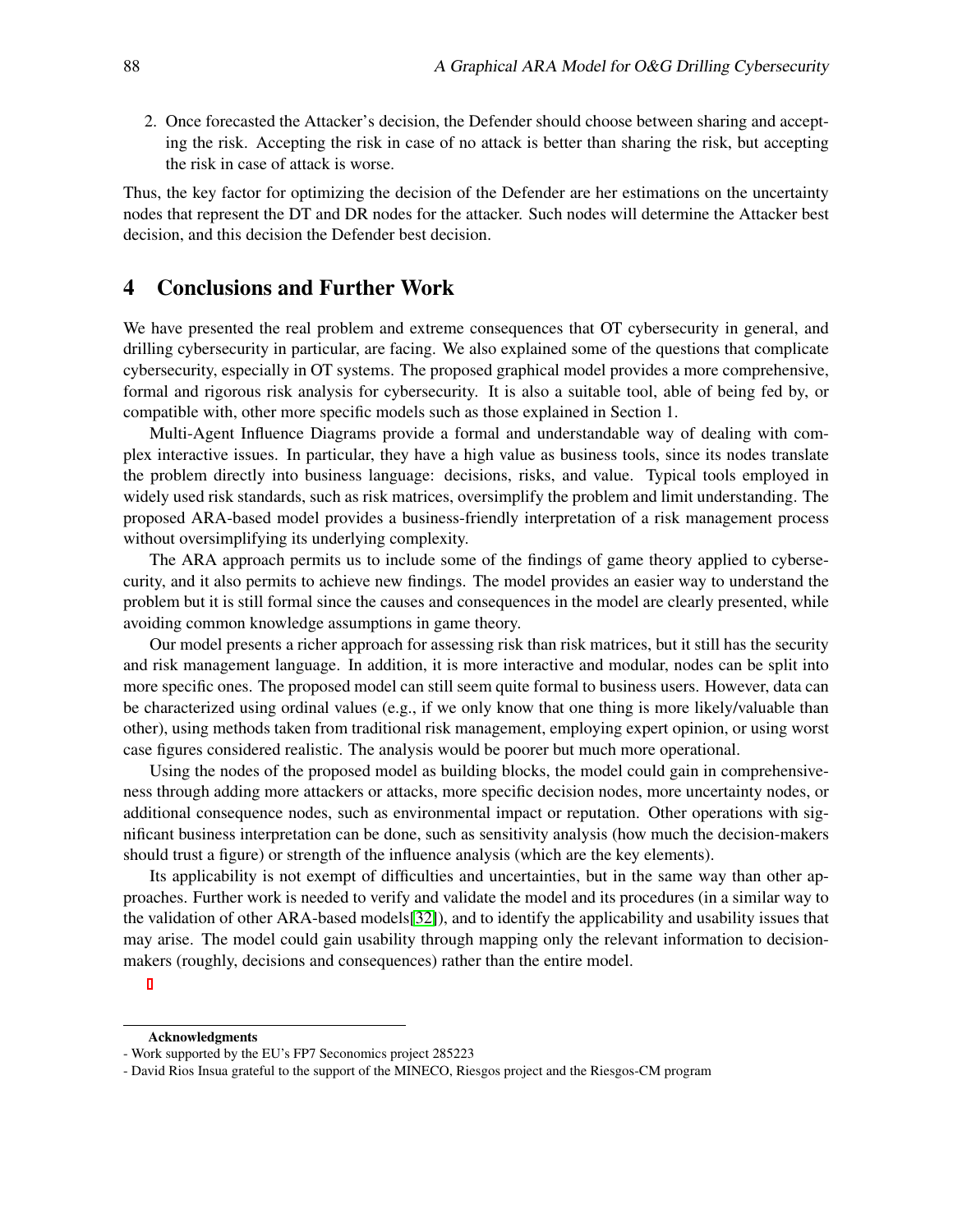# References

- <span id="page-11-11"></span>[1] S. Amin, G. A. Schwartz & S. S. Sastry (2011): *On the interdependence of reliability and security in networked control systems*. In: Decision and Control and European Control Conference (CDC-ECC), 2011 50th IEEE Conference on, IEEE, pp. 4078–4083, doi[:10.1109/CDC.2011.6161527.](http://dx.doi.org/10.1109/CDC.2011.6161527)
- <span id="page-11-4"></span>[2] R. Anderson & S Fuloria (2010): *Security economics and critical national infrastructure*. In: Economics of Information Security and Privacy, Springer, pp. 55–66, doi[:10.1007/978-1-4419-6967-5\\_4.](http://dx.doi.org/10.1007/978-1-4419-6967-5_4)
- <span id="page-11-9"></span>[3] A. Atzeni, C. Cameroni, S. Faily, J. Lyle & I Fléchais (2011): *Here's Johnny: A methodology for developing attacker personas*. In: Availability, Reliability and Security (ARES), 2011 Sixth International Conference on, IEEE, pp. 722–727, doi[:10.1109/ARES.2011.115.](http://dx.doi.org/10.1109/ARES.2011.115)
- <span id="page-11-16"></span>[4] M. G Balchanos (2012): *A probabilistic technique for the assessment of complex dynamic system resilience*. Ph.D. thesis, Georgia Institute of Technology. Available at [https://smartech.gatech.edu/bitstream/](https://smartech.gatech.edu/bitstream/handle/1853/43730/balchanos_michael_g_201205_phd.pdf) [handle/1853/43730/balchanos\\_michael\\_g\\_201205\\_phd.pdf](https://smartech.gatech.edu/bitstream/handle/1853/43730/balchanos_michael_g_201205_phd.pdf).
- <span id="page-11-1"></span>[5] Defense Science Board (2013): *Task Force report: Resilient military systems and the advanced cyber threat*. Department of Defense. Available at [http://www.acq.osd.mil/dsb/reports/](http://www.acq.osd.mil/dsb/reports/ResilientMilitarySystems.CyberThreat.pdf) [ResilientMilitarySystems.CyberThreat.pdf](http://www.acq.osd.mil/dsb/reports/ResilientMilitarySystems.CyberThreat.pdf).
- <span id="page-11-3"></span>[6] J. F. Brenner (2013): *Eyes wide shut: The growing threat of cyber attacks on industrial control systems*. Bulletin of the atomic scientists (1974) 69(5), pp. 15–20, doi[:10.1177/0096340213501372.](http://dx.doi.org/10.1177/0096340213501372)
- <span id="page-11-0"></span>[7] E. Byres & J Lowe (2004): *The myths and facts behind cyber security risks for industrial control systems*. In: Proceedings of the VDE Kongress, 116. Available at [http://www.isa.org/CustomSource/ISA/Div\\_](http://www.isa.org/CustomSource/ISA/Div_PDFs/PDF_News/Glss_2.pdf) [PDFs/PDF\\_News/Glss\\_2.pdf](http://www.isa.org/CustomSource/ISA/Div_PDFs/PDF_News/Glss_2.pdf).
- <span id="page-11-7"></span>[8] A. Cardenas, S. Amin, B. Sinopoli, A. Giani, A. Perrig & S. Sastry (2009): *Challenges for securing cyber physical systems*. In: Workshop on future directions in cyber-physical systems security. Available at [http:](http://cimic.rutgers.edu/positionPapers/cps-security-challenges-Cardenas.pdf) [//cimic.rutgers.edu/positionPapers/cps-security-challenges-Cardenas.pdf](http://cimic.rutgers.edu/positionPapers/cps-security-challenges-Cardenas.pdf).
- <span id="page-11-5"></span>[9] A. A. Cárdenas, S. Amin & S. Sastry (2008): *Research challenges for the security of control systems.* In: HotSec. Available at [http://robotics.eecs.berkeley.edu/~sastry/pubs/Pdfs%20of%202008/](http://robotics.eecs.berkeley.edu/~sastry/pubs/Pdfs%20of%202008/CardenasResearch2008.pdf) [CardenasResearch2008.pdf](http://robotics.eecs.berkeley.edu/~sastry/pubs/Pdfs%20of%202008/CardenasResearch2008.pdf).
- <span id="page-11-10"></span>[10] Conning (2013): *ADVISE enterprise risk modeler*. Available at [https://www.conning.com/](https://www.conning.com/risk-and-capital-management/software/advise.html) [risk-and-capital-management/software/advise.html](https://www.conning.com/risk-and-capital-management/software/advise.html).
- <span id="page-11-6"></span>[11] L Cox (2008): *What's wrong with risk matrices?* Risk analysis 28(2), pp. 497–512, doi[:10.1111/j.1539-](http://dx.doi.org/10.1111/j.1539-6924.2008.01030.x) [6924.2008.01030.x.](http://dx.doi.org/10.1111/j.1539-6924.2008.01030.x)
- <span id="page-11-8"></span>[12] R. Dantu, P. Kolan, R. Akl & K Loper (2007): *Classification of attributes and behavior in risk management using bayesian networks*. In: Intelligence and Security Informatics, 2007 IEEE, IEEE, pp. 71–74, doi[:10.1109/ISI.2007.379536.](http://dx.doi.org/10.1109/ISI.2007.379536)
- <span id="page-11-15"></span>[13] R. Dantu, P. Kolan & J Cangussu (2009): *Network risk management using attacker profiling*. Security and Communication Networks 2(1), pp. 83–96, doi[:10.1002/sec.58.](http://dx.doi.org/10.1002/sec.58)
- <span id="page-11-12"></span>[14] D. Florêncio & C Herley (2013): *Where do all the attacks go?* In: Economics of Information Security and Privacy III, Springer, pp. 13–33, doi[:10.1007/978-1-4614-1981-5\\_2.](http://dx.doi.org/10.1007/978-1-4614-1981-5_2)
- <span id="page-11-14"></span>[15] M. Frigault, L. Wang, A. Singhal & S Jajodia (2008): *Measuring network security using dynamic bayesian network*. In: Proceedings of the 4th ACM workshop on Quality of protection, ACM, pp. 23–30, doi[:10.1145/1456362.1456368.](http://dx.doi.org/10.1145/1456362.1456368)
- <span id="page-11-2"></span>[16] A. Giani, S. Sastry, K. H. Johansson & H Sandberg (2009): *The VIKING project: an initiative on resilient control of power networks*. In: Resilient Control Systems, 2009. ISRCS'09. 2nd International Symposium on, IEEE, pp. 31–35, doi[:10.1109/ISRCS.2009.5251361.](http://dx.doi.org/10.1109/ISRCS.2009.5251361)
- <span id="page-11-13"></span>[17] S. N. Hamilton, W. L. Miller, A. Ott & O. Saydjari (2002): *Challenges in applying game theory to the domain of information warfare*. In: 4th Information survivability workshop (ISW-2001/2002), Vancouver, Canada. Available at <http://www.au.af.mil/au/awc/awcgate/afrl/hamilton-31-08-a.pdf>.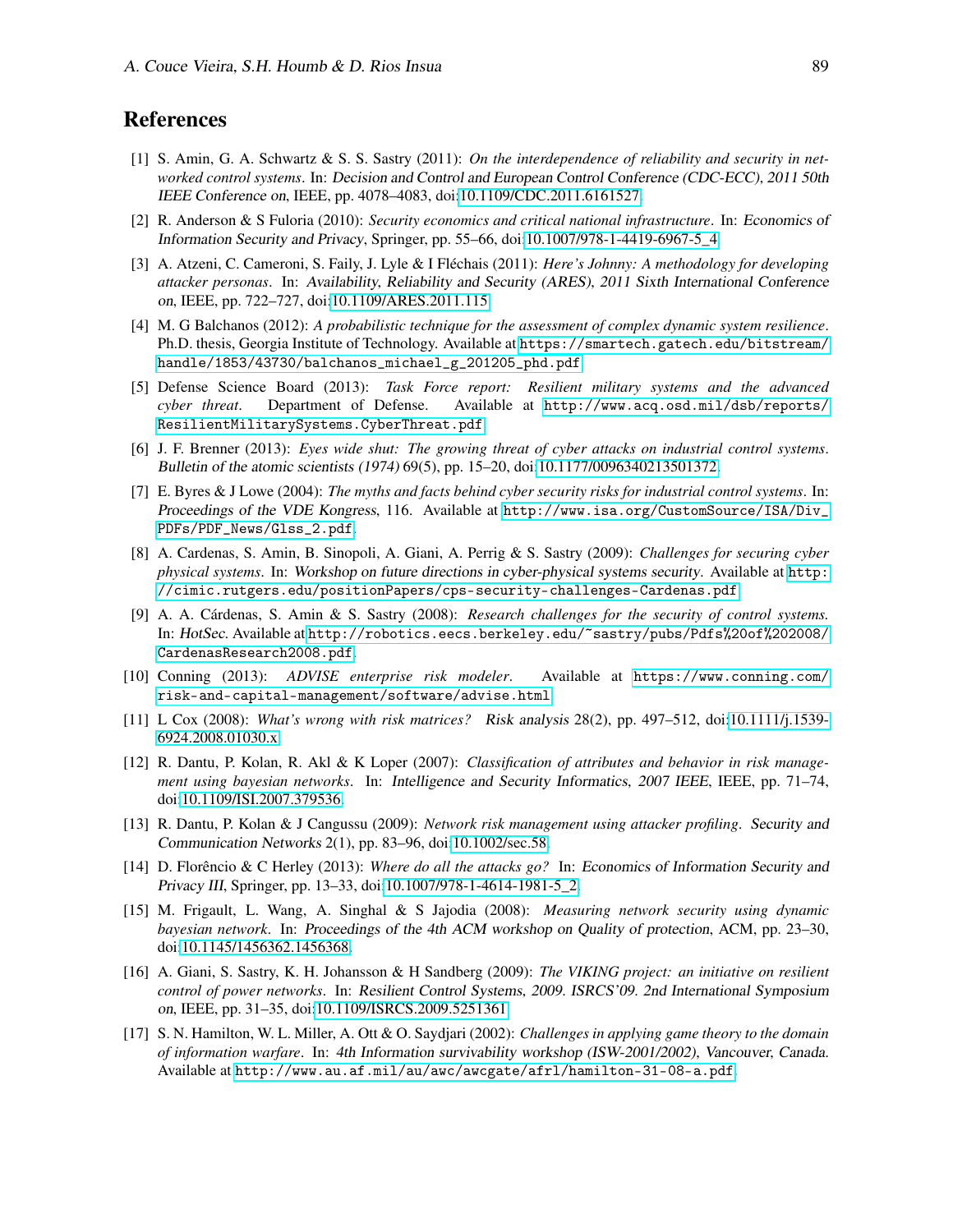- <span id="page-12-2"></span>[18] E. M. Hutchins, M. J. Cloppert & R. M. Amin (2011): *Intelligence-driven computer network defense informed by analysis of adversary campaigns and intrusion kill chains*. Leading Issues in Information Warfare & Security Research 1, p. 80. Available at [http://www.f35team.com/content/dam/lockheed/data/](http://www.f35team.com/content/dam/lockheed/data/corporate/documents/LM-White-Paper-Intel-Driven-Defense.pdf) [corporate/documents/LM-White-Paper-Intel-Driven-Defense.pdf](http://www.f35team.com/content/dam/lockheed/data/corporate/documents/LM-White-Paper-Intel-Driven-Defense.pdf).
- <span id="page-12-0"></span>[19] Gartner IT: *Gartner IT Glossary*. Available at [http://www.gartner.com/it-glossary/](http://www.gartner.com/it-glossary/operational-technology-ot) [operational-technology-ot](http://www.gartner.com/it-glossary/operational-technology-ot).
- <span id="page-12-12"></span>[20] B. Johnson, J. Grossklags, N. Christin & J Chuang (2012): *Nash equilibria for weakest target security games with heterogeneous agents.* In: Game Theory for Networks, Springer Berlin Heidelberg, pp. 444–458, doi[:10.1007/978-3-642-30373-9\\_31.](http://dx.doi.org/10.1007/978-3-642-30373-9_31)
- <span id="page-12-8"></span>[21] I. Kotenko & M Stepashkin (2006): *Attack graph based evaluation of network security*. In: Communications and Multimedia Security, Springer, pp. 216–227, doi[:10.1007/11909033\\_20.](http://dx.doi.org/10.1007/11909033_20)
- <span id="page-12-17"></span>[22] Decision Systems Laboratory: *GeNIe*. Available at <http://genie.sis.pitt.edu/>.
- <span id="page-12-5"></span>[23] Z. Li, Q. Liao & A Striegel (2009): *Botnet economics: uncertainty matters*. In: Managing Information Risk and the Economics of Security, Springer, pp. 245–267, doi[:10.1007/978-0-387-09762-6\\_12.](http://dx.doi.org/10.1007/978-0-387-09762-6_12)
- <span id="page-12-11"></span>[24] P. Liu, W. Zang & M Yu (2005): *Incentive-based modeling and inference of attacker intent, objectives, and strategies*. ACM Transactions on Information and System Security (TISSEC) 8(1), pp. 78–118, doi[:10.1145/1053283.1053288.](http://dx.doi.org/10.1145/1053283.1053288)
- <span id="page-12-4"></span>[25] Command Five Pty Ltd (2011): *Advanced persistent threats: A decade in review*. Available at [http://www.](http://www.commandfive.com/papers/C5_APT_ADecadeInReview.pdf) [commandfive.com/papers/C5\\_APT\\_ADecadeInReview.pdf](http://www.commandfive.com/papers/C5_APT_ADecadeInReview.pdf).
- <span id="page-12-10"></span>[26] M. S. Lund, B. Solhaug & K Stolen (2011): *Model-driven risk analysis: the CORAS approach*. Springer, doi[:10.1007/978-3-642-12323-8.](http://dx.doi.org/10.1007/978-3-642-12323-8)
- <span id="page-12-9"></span>[27] S. Mauw & M Oostdijk (2006): *Foundations of attack trees*. In: Information Security and Cryptology-ICISC 2005, Springer, pp. 186–198, doi[:10.1007/11734727\\_17.](http://dx.doi.org/10.1007/11734727_17)
- <span id="page-12-15"></span>[28] J. Merrick & G. S. Parnell (2011): *A comparative analysis of PRA and intelligent adversary methods for counterterrorism risk management*. Risk Analysis 31(9), pp. 1488–1510, doi[:10.1111/j.1539-6924.2011.01590.x.](http://dx.doi.org/10.1111/j.1539-6924.2011.01590.x)
- <span id="page-12-6"></span>[29] C. Muehrcke, E. V. Ruitenbeek, K. Keefe & W. H. Sanders (2010): *Characterizing the behavior of cyber adversaries: The means, motive, and opportunity of cyberattacks*. In: 2010 International Conference on Dependable Systems and Networks Supplemental, IEEE/IFIP International Conference on Dependable Systems and Networks. Available at [https://www.perform.illinois.edu/Papers/USAN\\_papers/10VAN01.](https://www.perform.illinois.edu/Papers/USAN_papers/10VAN01.pdf) [pdf](https://www.perform.illinois.edu/Papers/USAN_papers/10VAN01.pdf).
- <span id="page-12-3"></span>[30] D. K. Mulligan & F. B. Schneider (2011): *Doctrine for cybersecurity*. Daedalus 140(4), pp. 70–92, doi[:10.1162/DAED\\_a\\_00116.](http://dx.doi.org/10.1162/DAED_a_00116)
- <span id="page-12-1"></span>[31] S. L. Pfleeger & R Rue (2008): *Cybersecurity economic issues: Clearing the path to good practice*. Software, IEEE 25(1), pp. 35–42, doi[:10.1109/MS.2008.4.](http://dx.doi.org/10.1109/MS.2008.4)
- <span id="page-12-18"></span>[32] D. Rios Insua & J. Cano (2013): *Basic models for security risk analysis (SECONOMICS D5.1)*. Technical Report, SECONOMICS Project. Available at [http://seconomicsproject.eu/content/](http://seconomicsproject.eu/content/d051-basic-models-security-risk-analysis) [d051-basic-models-security-risk-analysis](http://seconomicsproject.eu/content/d051-basic-models-security-risk-analysis).
- <span id="page-12-14"></span>[33] David Rios Insua, J. Rios & D Banks (2009): *Adversarial risk analysis*. Journal of the American Statistical Association 104(486), pp. 841–854, doi[:10.1198/jasa.2009.0155.](http://dx.doi.org/10.1198/jasa.2009.0155)
- <span id="page-12-13"></span>[34] S. Roy, C. Ellis, S. Shiva, D. Dasgupta, V. Shandilya & Q Wu (2010): *A survey of game theory as applied to network security*. In: System Sciences (HICSS), 2010 43rd Hawaii International Conference on, IEEE, pp. 1–10, doi[:10.1109/HICSS.2010.35.](http://dx.doi.org/10.1109/HICSS.2010.35)
- <span id="page-12-7"></span>[35] K Sallhammar (2007): *Stochastic models for combined security and dependability evaluation*. Ph.D. thesis, Norwegian University of Science and Technology. Available at [http://www.diva-portal.org/smash/](http://www.diva-portal.org/smash/get/diva2:123582/FULLTEXT01) [get/diva2:123582/FULLTEXT01](http://www.diva-portal.org/smash/get/diva2:123582/FULLTEXT01).
- <span id="page-12-16"></span>[36] J. C. Sevillano, D Rios Insua & J Rios (2012): *Adversarial risk analysis: The Somali pirates case*. Decision Analysis 9(2), pp. 86–95, doi[:10.1287/deca.1110.0225.](http://dx.doi.org/10.1287/deca.1110.0225)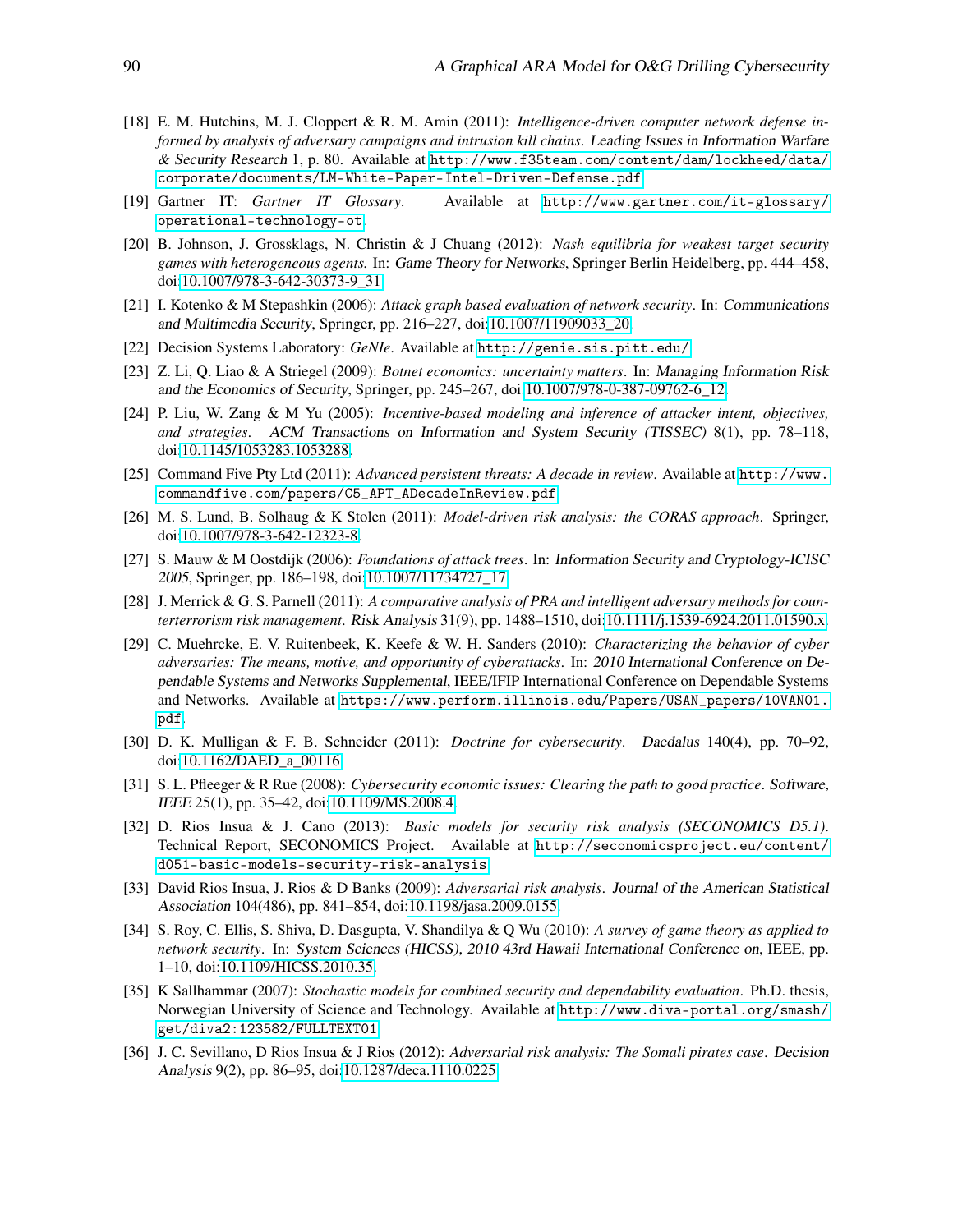- <span id="page-13-0"></span>[37] Z. Shauk (2013): *Hackers hit energy companies more than others*. Available at [http://fuelfix.com/](http://fuelfix.com/blog/2013/03/25/electronic-attacks-hit-two-thirds-of-energy-companies-in-study/) [blog/2013/03/25/electronic-attacks-hit-two-thirds-of-energy-companies-in-study/](http://fuelfix.com/blog/2013/03/25/electronic-attacks-hit-two-thirds-of-energy-companies-in-study/).
- <span id="page-13-2"></span>[38] C.-W. Ten, C.-C. Liu & G Manimaran (2008): *Vulnerability assessment of cybersecurity for SCADA systems*. Power Systems, IEEE Transactions on 23(4), pp. 1836–1846, doi[:10.1109/TPWRS.2008.2002298.](http://dx.doi.org/10.1109/TPWRS.2008.2002298)
- <span id="page-13-3"></span>[39] R. C. Thomas, M. Antkiewicz, P. Florer, S. Widup & M Woodyard (2013): *How bad is it?–A branching activity model to estimate the impact of information security breaches*, doi[:10.2139/ssrn.2233075.](http://dx.doi.org/10.2139/ssrn.2233075)
- <span id="page-13-4"></span>[40] P. Xie, J. H. Li, X. Ou, P. Liu & R Levy (2010): *Using Bayesian networks for cyber security analysis*. In: Dependable Systems and Networks (DSN), 2010 IEEE/IFIP International Conference on, IEEE, pp. 211–220. Available at <10.1109/DSN.2010.5544924>.
- <span id="page-13-1"></span>[41] B. Zhu, A. Joseph & S Sastry (2011): *A taxonomy of cyber attacks on SCADA systems*. In: Internet of Things (iThings/CPSCom), 2011 International Conference on and 4th International Conference on Cyber, Physical and Social Computing, IEEE, pp. 380–388, doi[:10.1109/iThings/CPSCom.2011.34.](http://dx.doi.org/10.1109/iThings/CPSCom.2011.34)

# Appendix: Tables with Example Data

| Table T1. Probability table for UC node. |                           |             |                                                 |             |                       |          |                           |             |
|------------------------------------------|---------------------------|-------------|-------------------------------------------------|-------------|-----------------------|----------|---------------------------|-------------|
|                                          |                           |             | Riskier conditions                              | 30%         |                       |          |                           |             |
|                                          |                           |             | Normal conditions                               | 70%         |                       |          |                           |             |
|                                          |                           |             | <b>Table T2.</b> Probability table for UA node. |             |                       |          |                           |             |
| Attacker's Perpetrate decision           |                           | Perpetrate  |                                                 |             |                       |          | No perpetrate             |             |
| Defender's Protect decision              | Additional protection     |             | Non additional protection                       |             | Additional protection |          | Non additional protection |             |
| Attack event                             | 5%                        |             | 40%                                             |             | $0\%$                 |          | $0\%$                     |             |
| No attack event                          | 95%                       |             | 60%                                             |             | 100%                  |          | 100%                      |             |
|                                          |                           |             | Table T3. Probability table for UM node.        |             |                       |          |                           |             |
| Attack event                             |                           |             | Attack                                          |             |                       |          | No attack                 |             |
| Contextual Threat event                  | <b>Riskier</b> conditions |             | Normal conditions                               |             | Riskier conditions    |          | Normal conditions         |             |
|                                          | Continue                  | <b>Stop</b> | Continue                                        | <b>Stop</b> | Continue              | Stop     | Continue                  | <b>Stop</b> |
| Defender's Respond and                   | drilling                  | drilling    | drilling                                        | drilling    | drilling              | drilling | drilling                  | drilling    |
| Recovery decision                        |                           |             |                                                 |             |                       |          |                           |             |
| Lossing $0$ \$ event                     | 3%                        | $0\%$       | 10%                                             | $0\%$       | 92%                   | $0\%$    | 96%                       | $0\%$       |
| Lossing $0 - 1$ Million \$ event         | 12%                       | 85%         | 20%                                             | 90%         | 7%                    | 97%      | 4%                        | 99%         |
| Lossing $1 - 5$ Million \$ event         | 85%                       | 15%         | 70%                                             | 10%         | $1\%$                 | 3%       | $0\%$                     | $1\%$       |
|                                          |                           |             | Table T4. Probability table for UH node.        |             |                       |          |                           |             |
| Attack event                             |                           |             | Attack                                          |             |                       |          | No attack                 |             |
| Contextual Threat event                  | Riskier conditions        |             | Normal conditions                               |             | Riskier conditions    |          | Normal conditions         |             |
| Defender's Respond and                   | Continue                  | <b>Stop</b> | Continue                                        | Stop        | Continue              | Stop     | Continue                  | Stop        |
| Recovery decision                        | drilling                  | drilling    | drilling                                        | drilling    | drilling              | drilling | drilling                  | drilling    |
| Non casualties event                     | 96%                       | 99.2%       | 99.4%                                           | 99.96%      | 99.6%                 | 99.96%   | 99.9%                     | 99.99%      |
| Casualties event                         | 4%                        | 0.8%        | 0.6%                                            | 0.04%       | 0.4%                  | 0.04%    | 0.1%                      | 0.01%       |

| Table T5. Probability table for URH node. |  |  |  |  |
|-------------------------------------------|--|--|--|--|
|-------------------------------------------|--|--|--|--|

| Human Consequences event                    |        | No casualties |        |       | Casualties |        |
|---------------------------------------------|--------|---------------|--------|-------|------------|--------|
| Defender's Residual Risk Treatment decision | Avoid  | Share         | Accept | Avoid | Share      | Accept |
| No casualties event                         | 99.95% | 100%          | 100%   | 0%    | 0%         | $0\%$  |
| casualties event                            | 0.05%  | 0%            | $0\%$  | 100%  | 100%       | 100%   |

| Table T6. Probability table for UCA node. |          |             |          |             |  |  |  |  |
|-------------------------------------------|----------|-------------|----------|-------------|--|--|--|--|
| Attack event                              |          | Attack      |          | No attack   |  |  |  |  |
| Defender's Forensic System decision       | Forensic | No forensic | Forensic | No forensic |  |  |  |  |
| No identification event                   | 30%      | 90%         | $100\%$  | 100%        |  |  |  |  |
| Identification event                      | 70%      | 10%         | $0\%$    | $0\%$       |  |  |  |  |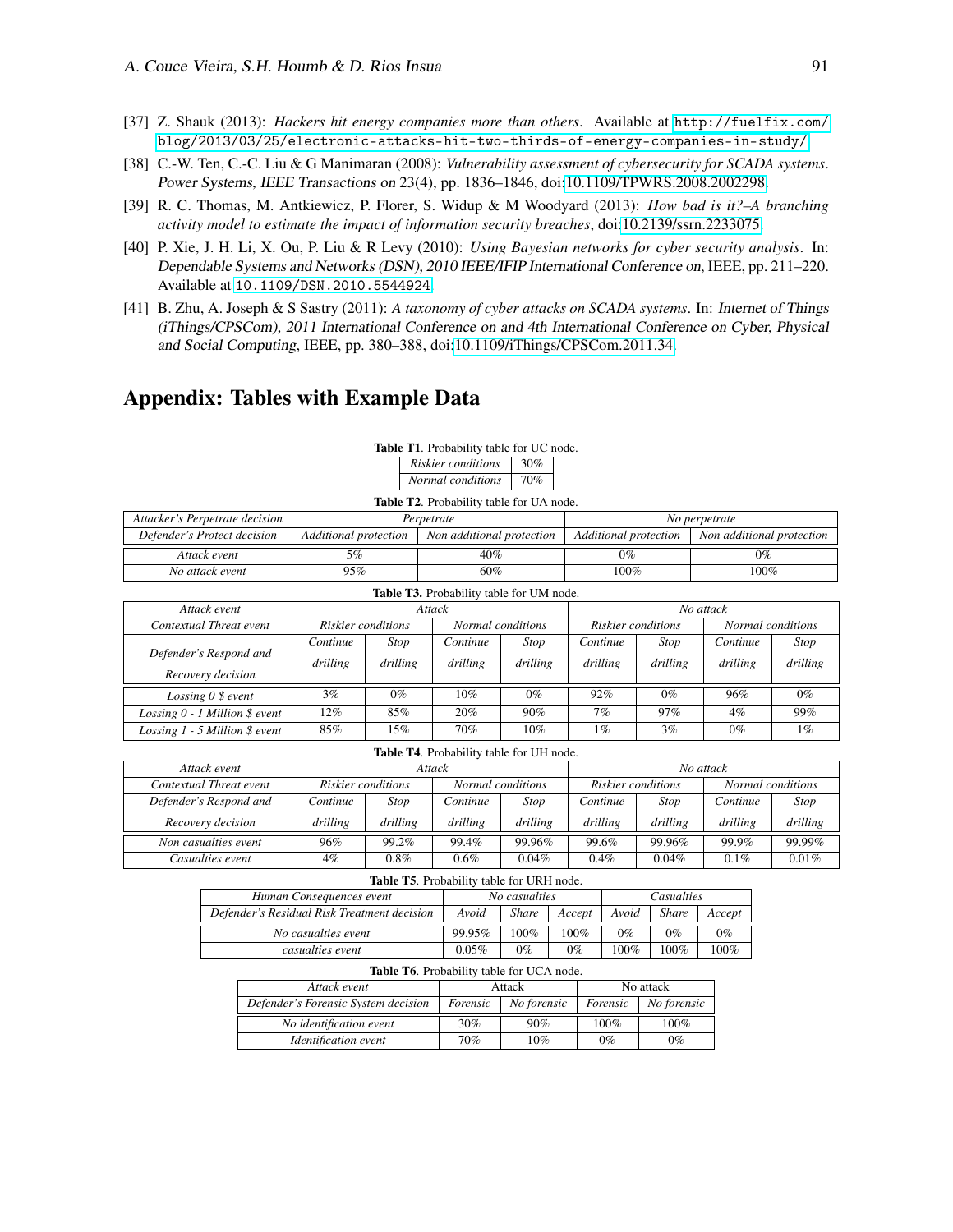| Avoiding the risk     | 10,000,000 \$               |                |                    |                            |  |  |  |
|-----------------------|-----------------------------|----------------|--------------------|----------------------------|--|--|--|
| Sharing the risk      | 500,000 \$                  |                |                    |                            |  |  |  |
|                       | Monetary Consequences event |                | $0 - 1,000,000$ \$ | $1,000,000 - 5,000,000$ \$ |  |  |  |
| Accepting the risk    | Value assigned              | 0 <sup>s</sup> | 500,000\$          | 2.500,000 \$               |  |  |  |
| Additional protection |                             | 20,000 \$      |                    |                            |  |  |  |
| Forensic system       | $10,000$ \$                 |                |                    |                            |  |  |  |
| Stop drilling         |                             |                | 300,000 \$         |                            |  |  |  |

| Table T7. Probability table for DC node: |  |
|------------------------------------------|--|
|------------------------------------------|--|

#### Table T8. Weight table for DU node.

| Importance of the Costs                  | 5% |
|------------------------------------------|----|
| Importance of the Human Consequences 95% |    |

| <b>Table T9.</b> Value table for ACV node: |                   |                |                   |                       |  |  |  |  |
|--------------------------------------------|-------------------|----------------|-------------------|-----------------------|--|--|--|--|
| Attacker Cost event<br>No cost<br>Cost     |                   |                |                   |                       |  |  |  |  |
| Counter Attack Consequences event          | No identification | Identification | No identification | <i>Identification</i> |  |  |  |  |
| Value                                      | 0.75              |                |                   | 0.25                  |  |  |  |  |

#### Table T10. Weight table for AU node.

*Importance of the costs* 3%

|  |  | Importance of the Monetary Consequences on the Defender   97% |  |
|--|--|---------------------------------------------------------------|--|
|  |  |                                                               |  |

Table T11. Attacker expected utilities (in black the highest among the different Attacker's decisions).

| DP node                  | DF node     | DT node      | $UC$ node                 |                        | Defender continues drilling   |                        | Defender stops drilling       |  |  |
|--------------------------|-------------|--------------|---------------------------|------------------------|-------------------------------|------------------------|-------------------------------|--|--|
|                          |             |              |                           | Perpetrate<br>decision | Non<br>perpetrate<br>decision | Perpetrate<br>decision | Non<br>perpetrate<br>decision |  |  |
|                          |             |              | Riskier conditions        |                        | 1                             |                        |                               |  |  |
|                          |             | Avoid        | Normal conditions         |                        | 1                             |                        |                               |  |  |
|                          |             |              | <b>Riskier</b> conditions | 0.56074                | 0.56903                       | 0.61138                | 0.61966                       |  |  |
|                          | Forensic    | <b>Share</b> | Normal conditions         | 0.56074                | 0.56903                       | 0.61138                | 0.61966                       |  |  |
|                          |             |              | <b>Riskier</b> conditions | 0.36484                | 0.35433                       | 0.61728                | 0.62458                       |  |  |
|                          |             | Accept       | Normal conditions         | 0.35170                | 0.34293                       | 0.61375                | 0.62130                       |  |  |
| Additional protection    |             |              | <b>Riskier</b> conditions |                        | 1                             |                        |                               |  |  |
|                          |             | Avoid        | Normal conditions         |                        | 1                             |                        |                               |  |  |
|                          | No forensic |              | Riskier conditions        | 0.55938                | 0.56699                       | 0.61060                | 0.61821                       |  |  |
|                          |             | <b>Share</b> | Normal conditions         | 0.55938                | 0.56699                       | 0.61060                | 0.61821                       |  |  |
|                          |             | Accept       | Riskier conditions        | 0.34461                | 0.33241                       | 0.61653                | 0.62315                       |  |  |
|                          |             |              | Normal conditions         | 0.33055                | 0.32013                       | 0.61299                | 0.61986                       |  |  |
|                          |             |              | <b>Riskier</b> conditions |                        |                               |                        |                               |  |  |
|                          |             | Avoid        | Normal conditions         |                        |                               |                        |                               |  |  |
|                          |             | <b>Share</b> | Riskier conditions        | 0.55116                | 0.56496                       | 0.60295                | 0.61675                       |  |  |
|                          | Forensic    |              | Normal conditions         | 0.55116                | 0.56496                       | 0.60295                | 0.61675                       |  |  |
|                          |             |              | <b>Riskier</b> conditions | 0.45634                | 0.29898                       | 0.61588                | 0.62173                       |  |  |
|                          |             | Accept       | Normal conditions         | 0.42794                | 0.28532                       | 0.61058                | 0.61841                       |  |  |
| No additional protection |             |              | <b>Riskier</b> conditions |                        |                               |                        |                               |  |  |
|                          |             | Avoid        | Normal conditions         |                        | 1                             |                        |                               |  |  |
|                          |             |              | <b>Riskier</b> conditions | 0.55442                | 0.56282                       | 0.60690                | 0.61530                       |  |  |
|                          | No Forensic | <b>Share</b> | Normal conditions         | 0.55442                | 0.56282                       | 0.60690                | 0.61530                       |  |  |
|                          |             |              | <b>Riskier</b> conditions | 0.32392                | 0.07465                       | 0.61990                | 0.62030                       |  |  |
|                          |             | Accept       | Normal conditions         | 0.28286                | 0.05131                       | 0.61456                | 0.61696                       |  |  |
|                          |             |              |                           |                        |                               |                        |                               |  |  |